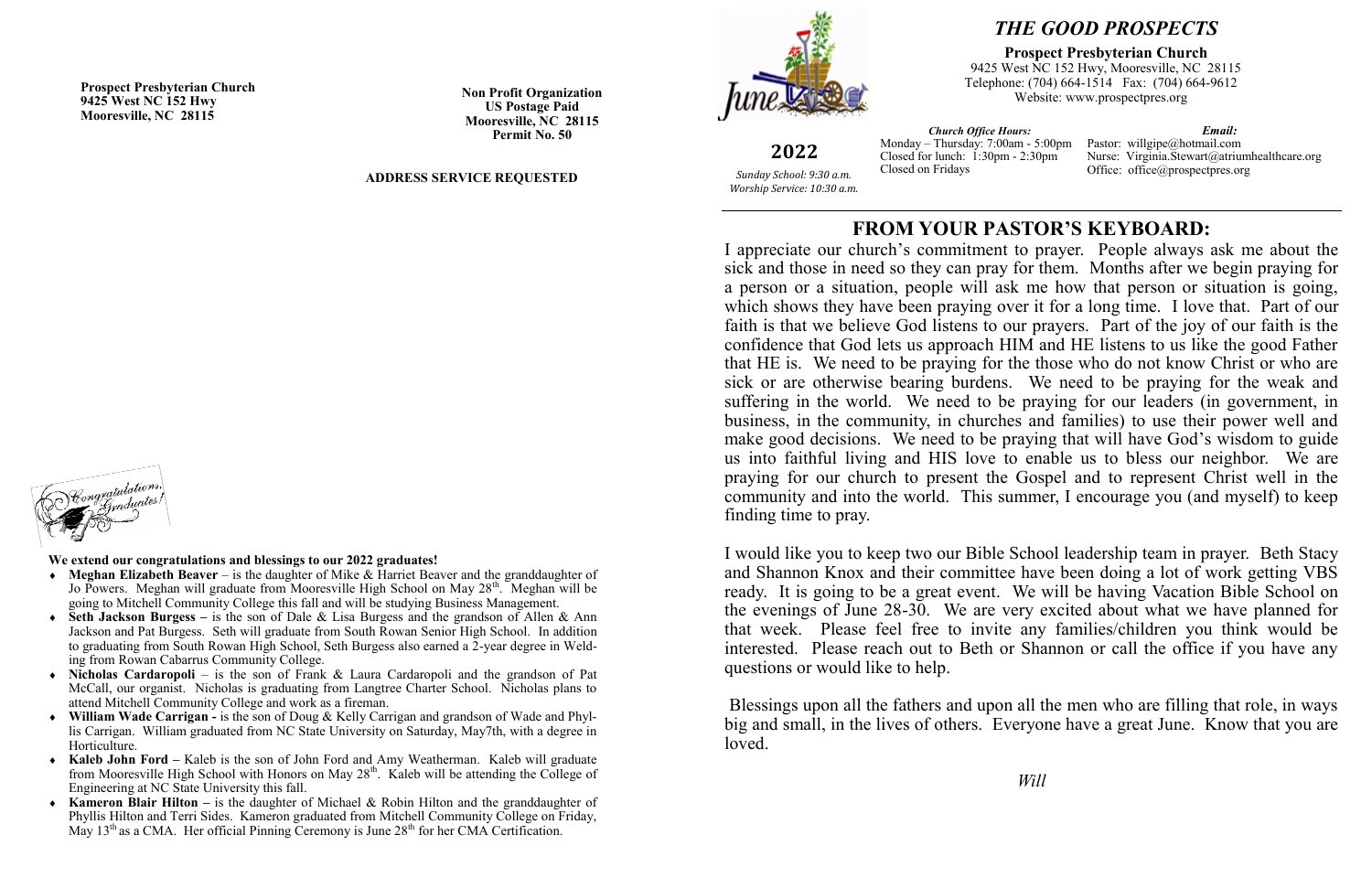**GIVEN IN LOVING MEMORY OF ...**

## **BOB ATWELL**

*By:* Mark & Patti Bell

**Allen Lowrance** *By:* Irene Hubbard



We do not make requests of you because we are righteous. but because of





#### **For Prayer: Missionary:**

Justin & Kristen Raymer (African Island Mission in Washington DC) Brian & Christy Ward (Spokane, Washington) Rob & Sandy Shaffer (Czech Republic) David & Caree Lookabill (Bangladesh) People in Eastern Europe

### **Nursing Homes, Rehab & Retirement Facilities:**

Mac Atwell (Trinity Oaks-Salisbury) Helen Barber (Trinity Oaks-Salisbury) Anne Cloaninger (Heritage Place, Statesville) Helen Lyerly (Cadence Living – Mooresville) Meghan McSwain (Brookdale Peachtree, Statesville) Margaret Martin (Abernathy Laurels, Newton) Tink Wilkinson (Cadence Living – Mooresville)

### **Please Remember:**

Thad Linker Jo Powers Anita & Wyatt Fesperman Pam Beaver Carl & Mary Agnes Wiggins Toni Wheeler<br>Jackie McKnight Lynda Fries Jackie McKnight<br>Carol & Larry Stutts Martha Brown Carol & Larry Stutts Ben & Judy Stacy Sarah Jackson<br>Jaime Hovis Roy Watkins Mary Lib Kipka Pearl Bell

Roy Watkins

### **Friends & Family of the Congregation:**

Jo Beaty & Mack Robinette *(friends of the congregation)* Bruce Ann Steadman *(granddaughter of Betty Alexander)* Eric Johnson *(Cancer, friend of Sarah Russell)* Nancy Dwyer *(Sickness, friend of Pam Tulbert)* Troy Hilton's family *(friend of Dale Burgess)* Janet Baker *(Cancer, friend of John Edmiston)* Nancy Shinn *(Health Issues, cousin of Frances Ann Neel)* Rachel Shinn Stone *(Breast Cancer, cousin of Frances Ann Neel)* Chris McCall *(Friend of Edie Steele)* Jackie McCall *(Friend of Edie Steele)* Scott Wilkinson *(Health Issues – son of Tink Wilkinson)* Ronnie Stewart *(Stroke, husband of Virginia Stewart, FCN)* Michael Weller *(Brain tumor, friend of Will & Stacey Gipe)* Teresa Ervin *(Breast Cancer, Vi LaShomb daughter)* Edgar Moore *(Lung Cancer, friend of Jean Gibson)* Lou Ann Compton Isenhour *(Blood Cancer, cousin of Becky Hart)* Jamie Hall *(longtime friend of Will & Stacey Gipe)* Kim Lambeth (C*ancer, Rachel Marlowe's mother)* Beth Segui *(Parkinson, Daughter of Betty Alexander)* Ellen Goldstein *(Cousin of Becky Hart)*



*We will be celebrating Father's Day, Sunday, June 19th! Come to church as we celebrate the Men of Faith! Bring your father, grandfather, or an important Man in your life to worship as we honor our amazing men.* 

# **Young Disciples and Friends**

Up coming summer events:

- July 17 Water Day and cookout after church at the pavilion. Bring your swimsuit and be ready for some fun.
- to drink.





• August 7 - Pool party at The Cornett's House at 12;30 (after church). Bring your swimsuits and towels and be ready for fun. Also bring your favorite finger food to share for lunch and something

### **What Makes a Dad?**

God took the strength of a mountain, The majesty of a tree, The warmth of a summer sun, The calm of a quiet sea, The generous soul of nature, The comforting arm of night, The wisdom of the ages, The power of the eagle's flight, The joy of a morning in spring, The faith of a mustard seed, The patience of eternity, The depth of a family need, Then God combined these qualities, When there was nothing more to add, He knew His masterpiece was complete, And so, He called it ... Dad **Author Unknown**



**We extend our congratulations to our 2022 Hart Scholarship Award recipients'!**  The awards were presented to:

- **Seth Burgess**, son of Dale & Seth Burgess.
- **Elizabeth Carrigan**, daughter of Doug & Kelly Carrigan.
- **Kaleb John Ford**, son of John Ford & Amy Weatherman.





Here is Toni Wheelers address:

2908 Campbell Rd Raleigh, NC 27606

Let's let Toni know we are praying for her and brighten her days!

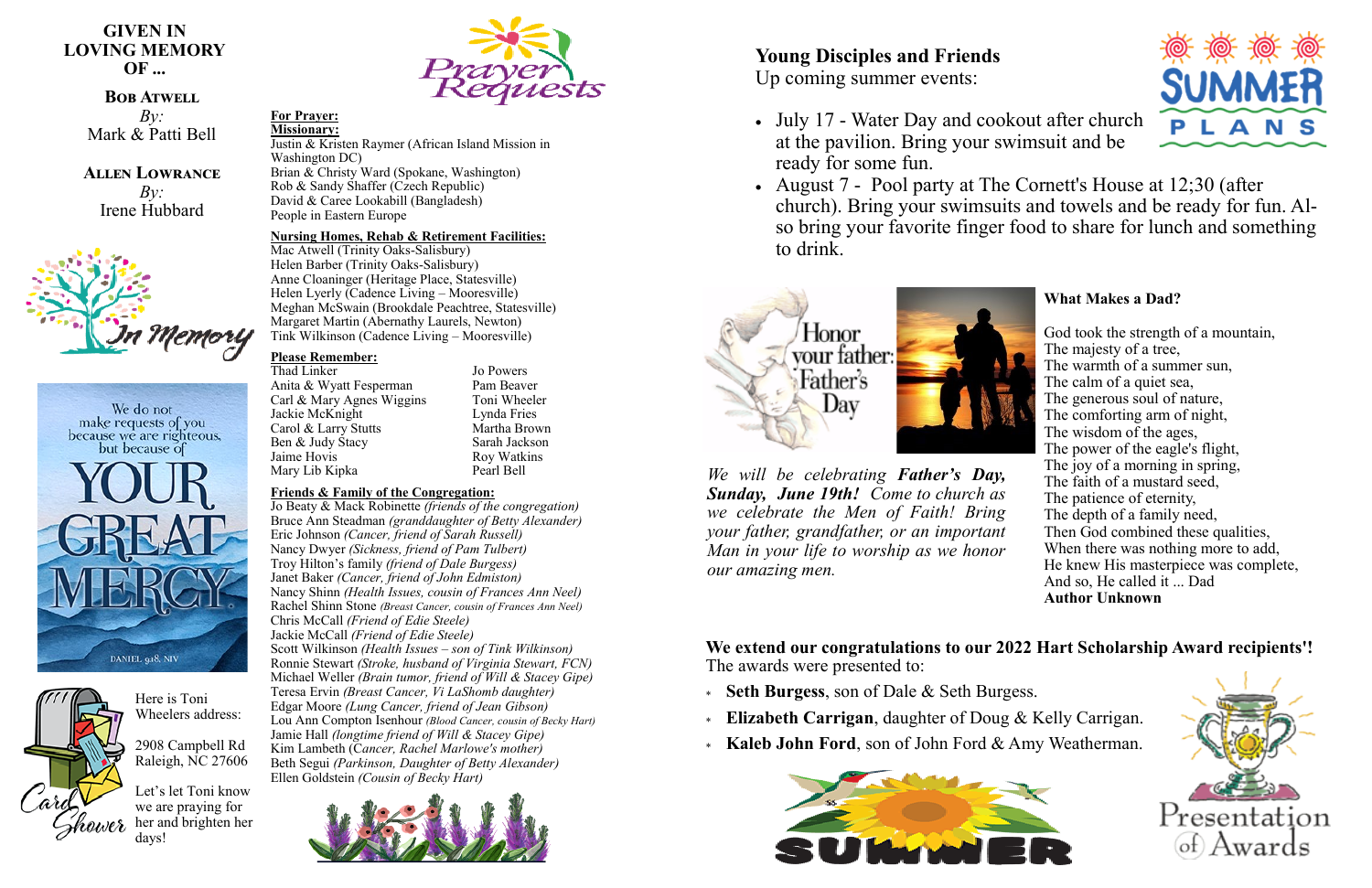

*Roy & Janielle Watkins June 4 Kim & Noble Randall June Marty & Barbara Stutts June Allen & Ann Jackson June Brian & Candace Jackson June Doug & Kelly Carrigan June Wayne & Cheryl Chandler June Tommy & Renee McLelland <i>June Bob & Mary Beth Edmiston June* 

### **ROWAN HELPING MINISTRIES**

Suggested Donation for June:

## **Canned Fruit & Juices**



| $\overline{A}$<br>l<br>14 | Roger Stapleton           |
|---------------------------|---------------------------|
|                           | Rick Lyerly               |
|                           | Lisa Stapleton            |
| 16                        | <b>Charleston Cornett</b> |
| 18                        | James Parker              |
| 24<br>24                  | <b>Remington Hagerty</b>  |
| 24                        | Caitlin Compton           |
| 26                        | Mac Atwell                |
|                           | Candace Jackson           |
|                           | Mary Lowrance             |
|                           | <b>Randy Oliphant</b>     |
|                           | Helen Barber              |
|                           | Eliza Hovis               |
|                           | Mike Anderson             |
|                           | Kristin Donaldson         |
|                           | Phyllis Carrigan          |
|                           | <b>Rachel Marlowe</b>     |
|                           | <b>Edgar Teeter</b>       |
|                           | J. Wyatt Fesperman        |
|                           | Allen Jackson             |
|                           | Alan Michael Hilton       |
|                           | Angela Purvis             |

Health News

T will <sup>s</sup>restore health

to you. JEREMIAH 30:17

**GOLDEN PROSPECTORS CHANGE OF PLANS:** Catawba Queen the day cruise has been **canceled** due to the cost. We learned that lunch was not included in the price. **NEW PLAN: END OF THE SUMMER COOKOUT IN THE FLC**: June  $21<sup>st</sup>$  (a) 11:00 am in the FLC. We will be having hamburgers & hotdogs with all the fixins' and dessert. There will be signup outside the church office beginning June  $1<sup>st</sup>$ .

• **Exercise** will resume' on Monday, August 1, 2022.



Senior Adults Cookout



**SAVE THE DATE!** VBS will be June 28th - 30th from 5:30 to 8:00 pm dinner will be from 5:30 to 6:30 pm and then VBS will be from 6:30 to 8:00 pm. If you would like to volunteer please text Emily Moore 704-816-9920 and / or Amanda Wolfe @ 704-918-0442.



 $06/30$ 

 $06/05$ 06/06  $06/06$ 06/08  $06/11$  $06/12$  $06/16$  $06/18$ 

 $\boldsymbol{u}$ 

 $06/18$  $06/19$  $06/19$  $06/21$  $06/22$  $06/23$ 06/23  $06/24$  $06/28$  $06/28$  $06/29$  $06/29$  $06/30$ 

To register your child please email prospectpresvbs $(a)$ gmail.com their name, age, allergies, parent contact information and shirt size.

**LUNCH & LEARN** – Sunday, June 12 after worship. Our guest speaker will be Irvin Brawley, Marsha Deaton's brother. Irvin will present information about *Davidson Lifeline*, an organization that supports mental health awareness and suicide prevention to create compassion, connection, and community. He has been involved in this organization for 14 years. Please join us to learn more about this critical and timely topic in our community. Childcare will be provided so all may attend. A sign-up sheet is on the bulletin board next to the Session Room or you may call the church office so we will know how much food to prepare for lunch.



**Exercise** – There will be NO exercise during the months of June and July. Our Faith Community Nurse, Virginia Stewart has taken a leave of absence until July  $5^{\text{th}}$ .

• **Happy Father's Day** to all the Fathers out there!! Men, we are thankful & grateful for you. We need You! As fathers, husbands, uncles, brothers but most of all as Godly Men. We, the American Family and Church, need you to lead us; Lead us to a relationship with God through Jesus Christ. Help us to grow in our relationship with God. Love us; as Jesus loves the Church. Spend time with us. Things-toys, money, houses, cars, trips, schools, etc. Can Never replace your presence. We need and want your presence. You are God's representative to us. We take our "ques" from you. We love you, Dad.

*Your Nurture and Care Team*